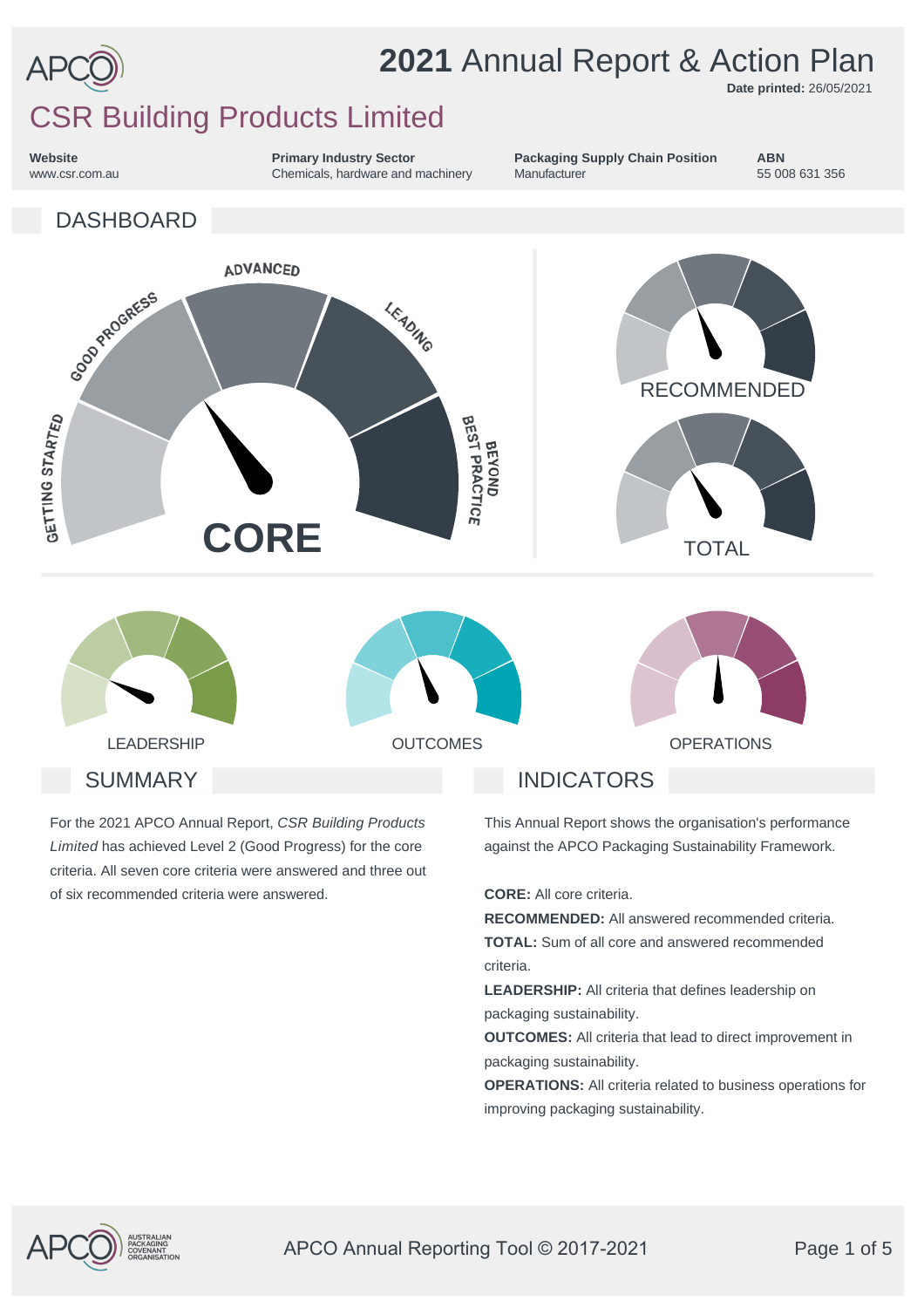## CSR Building Products Limited



### ABOUT THE APCO FRAMEWORK

The APCO Packaging Sustainability Framework (the Framework) aims to provide a consistent and transparent framework for assessing and tracking packaging sustainability across organisations. The Framework consists of thirteen independent criter ia that belong to three separate categories. These categories are (i) Leadership, (ii) Packaging Outcomes and (iii) Operation s. The diagram above shows the different criteria included within each of these three categories.

There are two types of criteria within the Framework:

**• Core criteria** are mandatory and must be answered by all Members when completing the Annual Reporting Tool. **• Recommended criteria** are not mandatory, but Members are encouraged to complete as many recommended criteria as possible.

Each criteria is divided into five levels of performance ranging from 'getting started' to 'beyond best practice'. The diagram ab ove illustrates the key differences between performance levels. Please see www.packagingcovenant.org.au for more informa tion.

### ABOUT APCO

APCO is a co-regulatory, not for profit organisation that partners with government and industry to reduce the harmful impact of packaging on the Australian environment. APCO promotes sustainable design and recycling initiatives, waste to landfill re duction activities and circular economy projects. APCO Annual Reports are a key Membership obligation, providing Member organisations with a transparent method to track their packaging sustainability performance. Annual reporting also supplies A PCO with valuable data and information to identify industry trends and advancements.

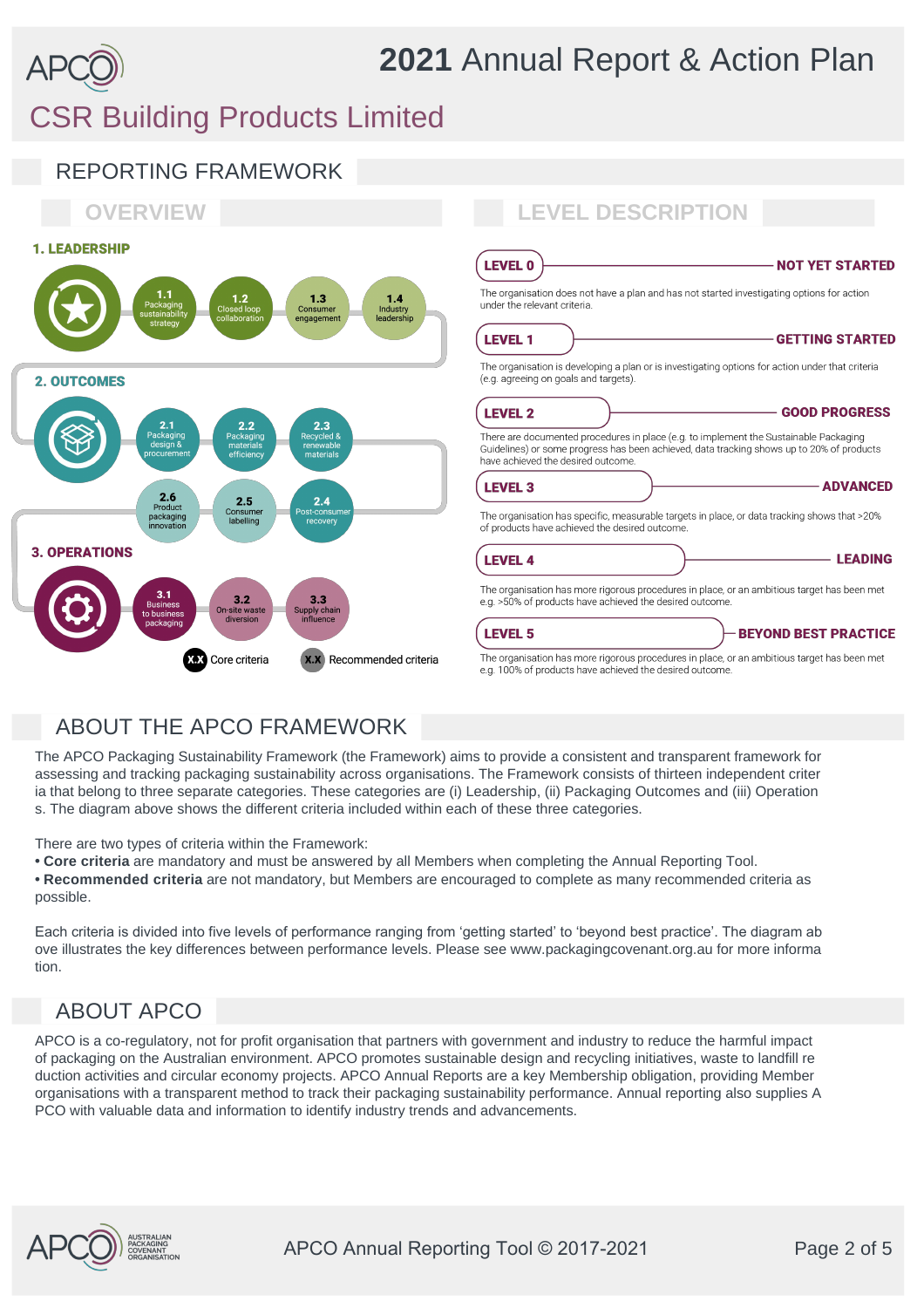# CSR Building Products Limited

### **COMMITMENTS**

The Action Plan detailed below, is a public commitment to advancing packaging sustainability outcomes as a Member of APCO. Members are encouraged to have a comprehensive internal plan with the steps they will take to fulfill their commitments.

Criteria 1.1 PACKAGING SUSTAINABILITY STRATEGY (core)

#### **2. Good progress**

Your organisation is committed to: Integrating your packaging sustainability strategy into business policies and proc esses.

Criteria 1.2 CLOSED-LOOP COLLABORATION (core)

#### **1. Getting started**

**Your organisation is committed to:** Investigating options to join or start a collaborative initiative to address barriers t o the recovery of waste packaging.

Criteria 1.3 CONSUMER ENGAGEMENT (recommended)

#### **Not relevant**

**Your organisation has indicated that this criteria is not relevant.**

Criteria 1.4 INDUSTRY LEADERSHIP (recommended)

#### **1. Getting started**

Your organisation is committed to: (1) Investigating collaborative or industry leadership actions to improve packagin g sustainability.

Criteria 2.1 PACKAGING DESIGN & PROCUREMENT (core)

#### **1. Getting started**

Your organisation is committed to: Preparing a procedure that requires the use of the Sustainable Packaging Guide lines (SPG) or equivalent to evaluate packaging during design or procurement.

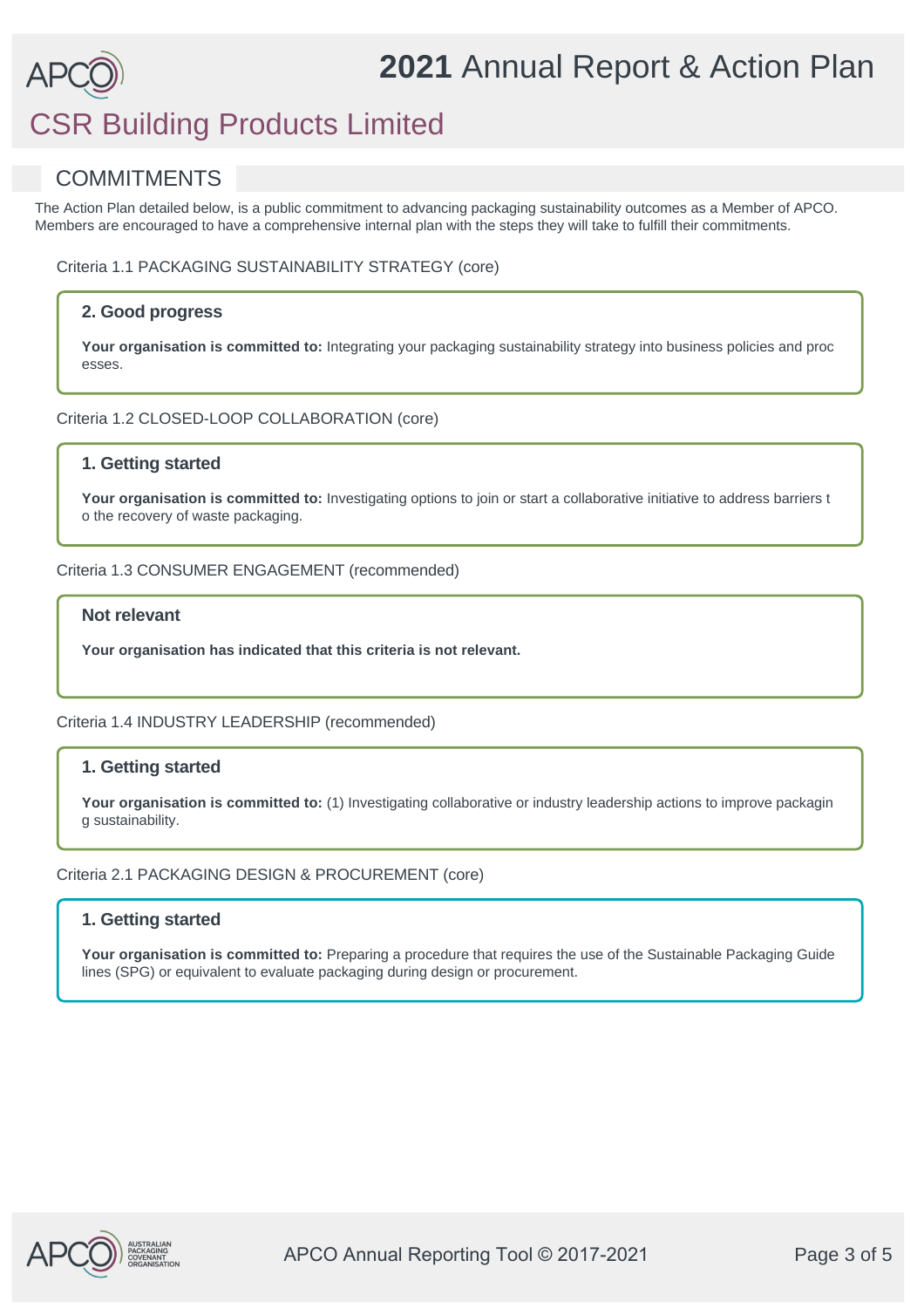## CSR Building Products Limited

### **COMMITMENTS**

Criteria 2.2 PACKAGING MATERIALS EFFICIENCY (core)

#### **1. Getting started**

**Your organisation is committed to:** Developing a documented plan to optimise material efficiency.

#### Criteria 2.3 RECYCLED & RENEWABLE MATERIALS (core)

#### **4. Leading**

**Your organisation is committed to:** Incorporating or optimising recycled and/or renewable content in more than 50% of products.

Criteria 2.4 POST-CONSUMER RECOVERY (core)

#### **4. Leading**

**Your organisation is committed to:** Having more than 50% of primary packaging be recoverable through existing po st-consumer recovery systems and achieving the highest potential environmental value.

Criteria 2.5 CONSUMER LABELLING (recommended)

#### **1. Getting started**

**Your organisation is committed to:** Investigating opportunities to improve on-pack labelling for disposal or recovery.

#### Criteria 2.6 PRODUCT-PACKAGING INNOVATION (recommended)

#### **Not relevant**

**Your organisation has indicated that this criteria is not relevant.**

Criteria 3.1 BUSINESS-TO-BUSINESS PACKAGING (core)

#### **1. Getting started**

**Your organisation is committed to:** Developing a plan or investigating opportunities to reduce the amount of single-u se business-to-business (B2B) packaging used internally or sent to customers.